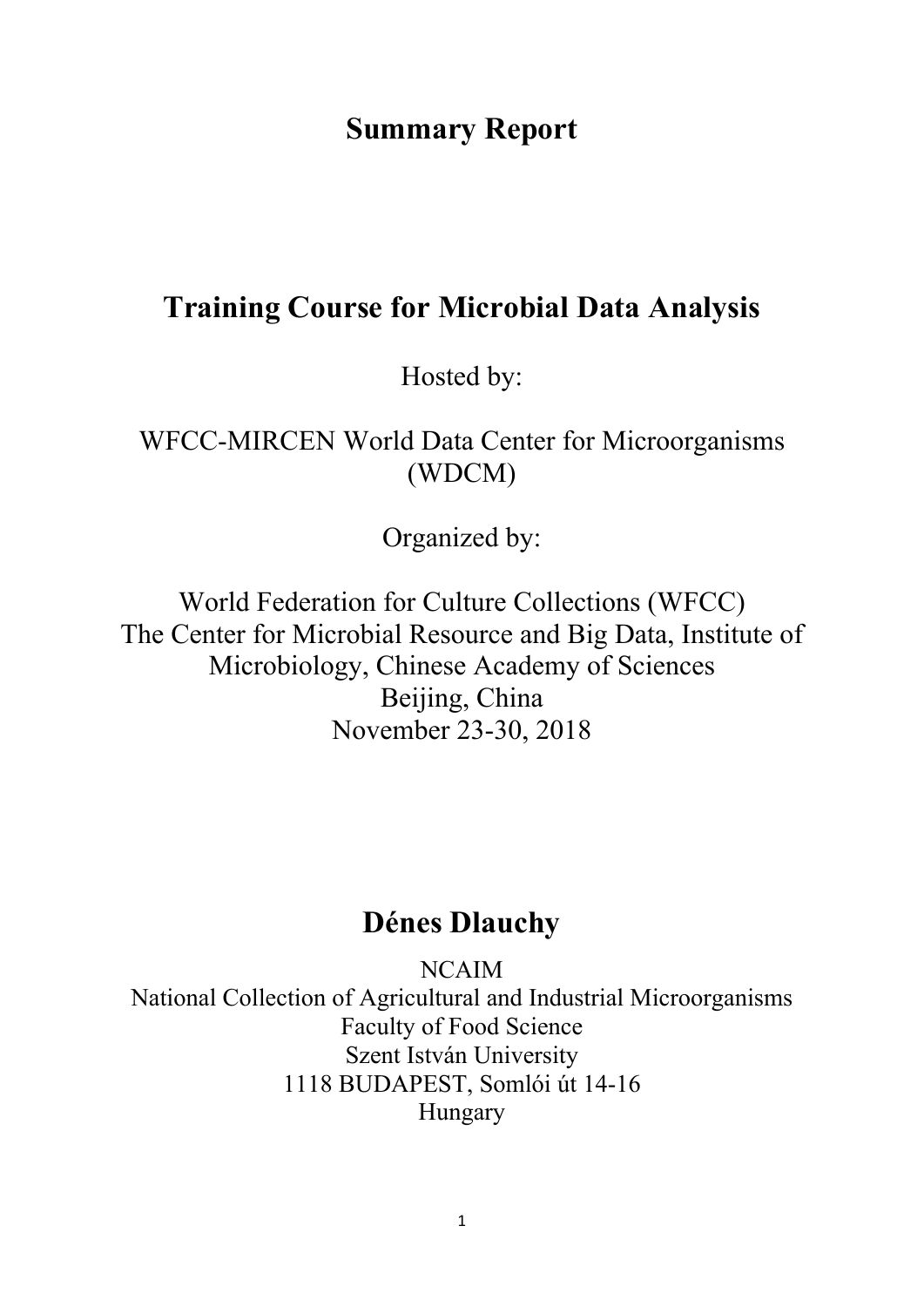### **Personal introduction**

Name: Dénes Dlauchy PhD (2000): Szent István University

Academic qualification: MSc. (1992): Szent István University

Employment:

## From 1992-2018: **National Collection of Agricultural and Industrial Microorganisms (NCAIM)**

- application and adaptation of molecular biology technics in yeast taxonomy

- responsibility for yeast strains of NCAIM

- classification and description of new species, computing

-Field trips:

- Reading: Conventional identification of yeast strains (bilateral project)
- Bristol: DNA sequencing (bilateral project)
- University of Bloemfoenten: Classical yeast identification
- Tokyo, JCM, NITE BRC: Yeast biodiversity

Interest: molecular taxonomy of yeasts, PCR and rtPCR detection and quantification of targeted gene sequences

*Name of my culture collection:*

**National Collection of Agricultural and Industrial Microorganisms NCAIM**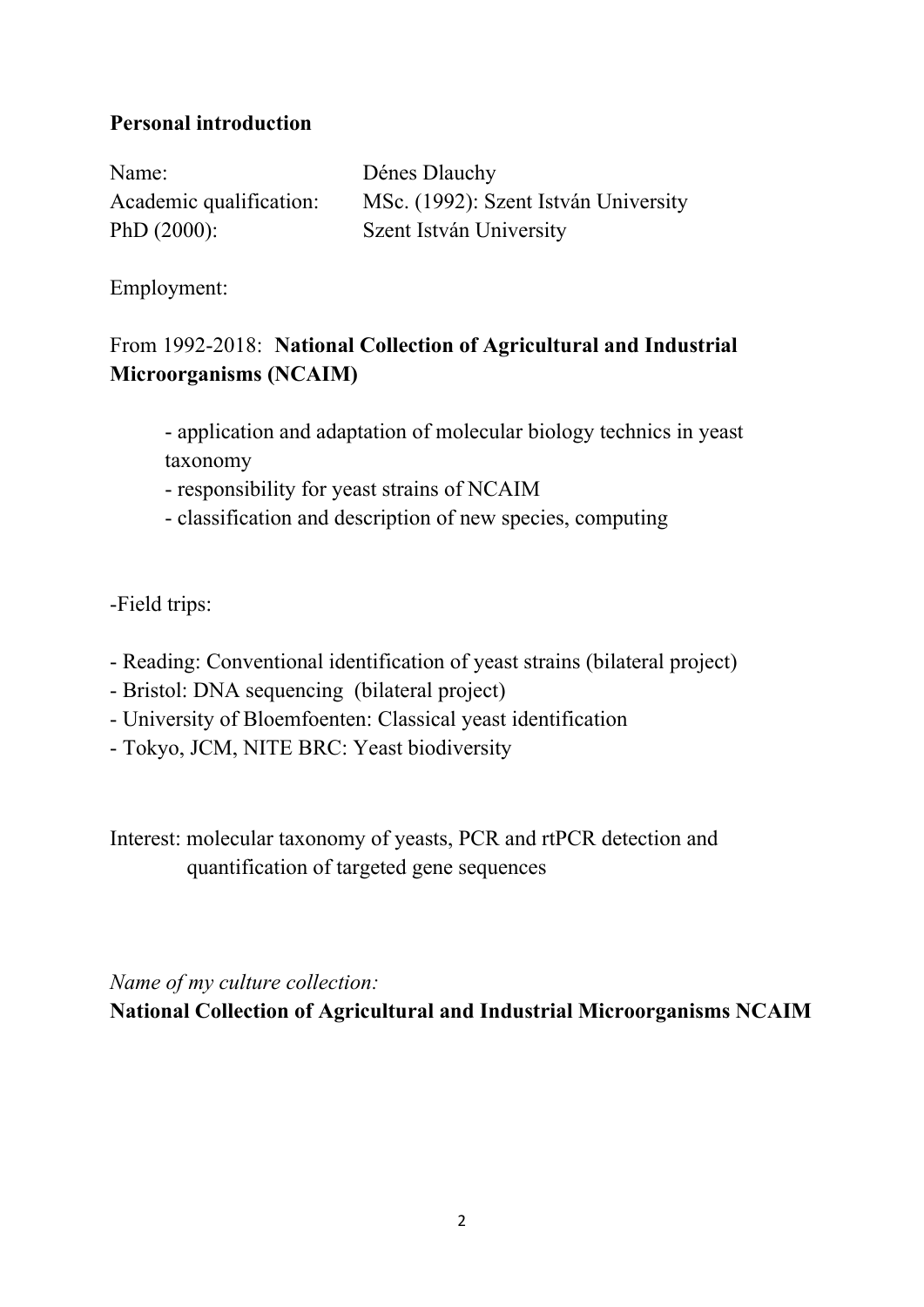#### **Abstract**

Training course was organized by WDCM during Nov 23- Nov 30, 2018 which focused on the standard of procedure for participants: the genomesequencing project, including sample preparation, data annotation and legal issues for the cooperation. The training focused on the collaboration among Culture Collections to promote the GCM 2.0 type strain sequencing project. This project is an effort to close current gaps in the genomic maps of microbes and hence to promote research through deep mining of the genomic data.

### **Key words: Culture Collection, WDCM, NCAIM, GCM 2.0**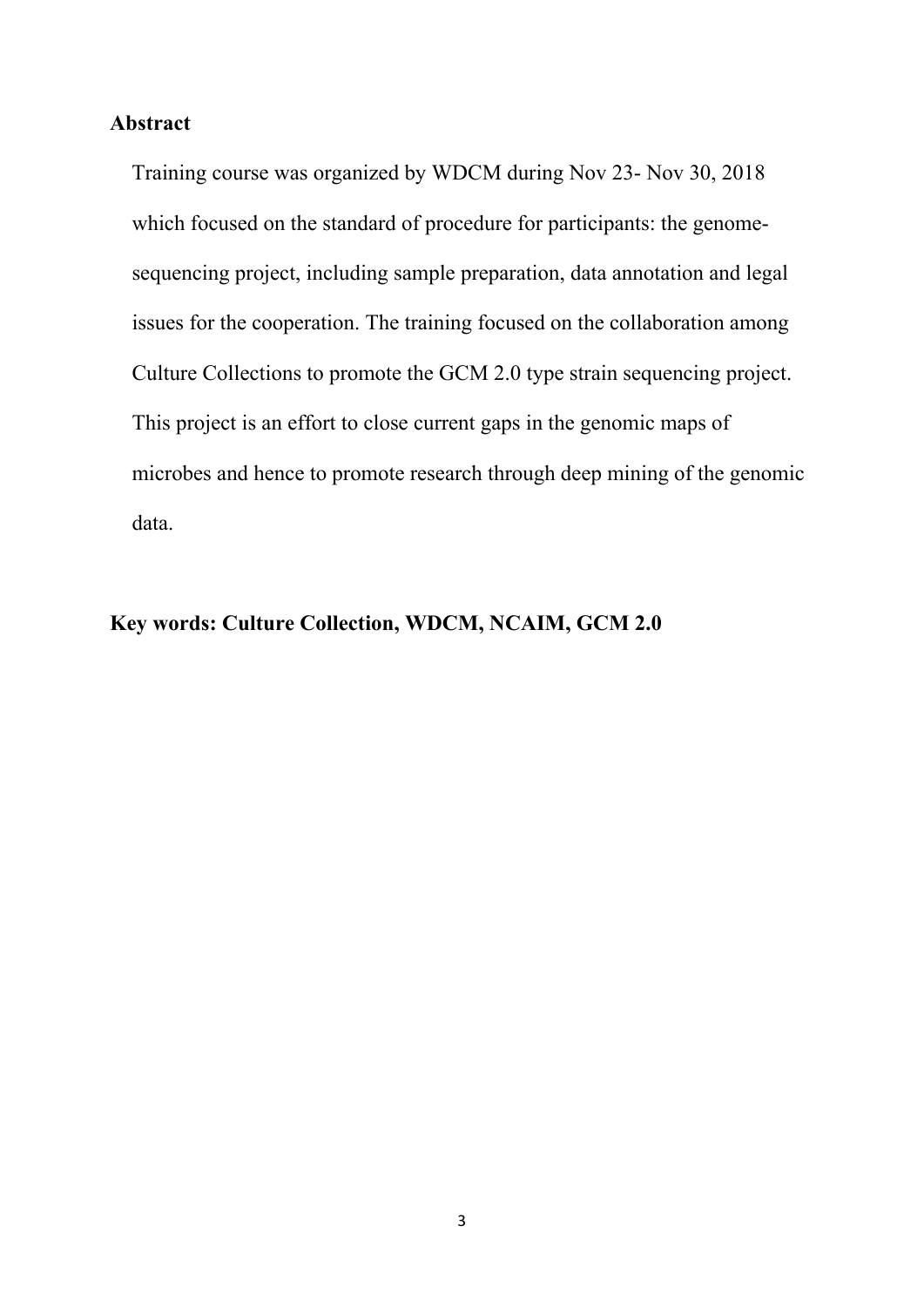#### **1. Brief introduction of my Culture Collection**

The predecessor of NCAIM, the Hungarian Microbiological Gene Bank (HMGB) was established in 1974. In the early years the HMGB existed as a decentralized organization. It consisted of some 30 research- and industry laboratories that were grouped according to their special expertise such as plant protection, soil-, medical-, veterinary-, food microbiology and so on.

The idea of centralization and establishing a national collection was supported by the Hungarian Biotechnology Program in the years 1983-1986, National Community for Developments provided substantial support to our collection and enabled its development. In 1985, the name of the culture collection was changed to National Collection of Agricultural and Industrial Microorganisms (NCAIM). In the following year NCAIM was approved as an International Depository Authority.

NCAIM became part of the Faculty of Food Sciences of Szent István University.

#### **The main functions of NCAIM is to**

- collect, maintain and store bacteria, filamentous fungi and yeasts with relevance for biotechnology, different areas of microbiology and to teaching
- receive, preserve, and maintain strains for the patent purposes under Budapest Treaty and for safe deposit

4